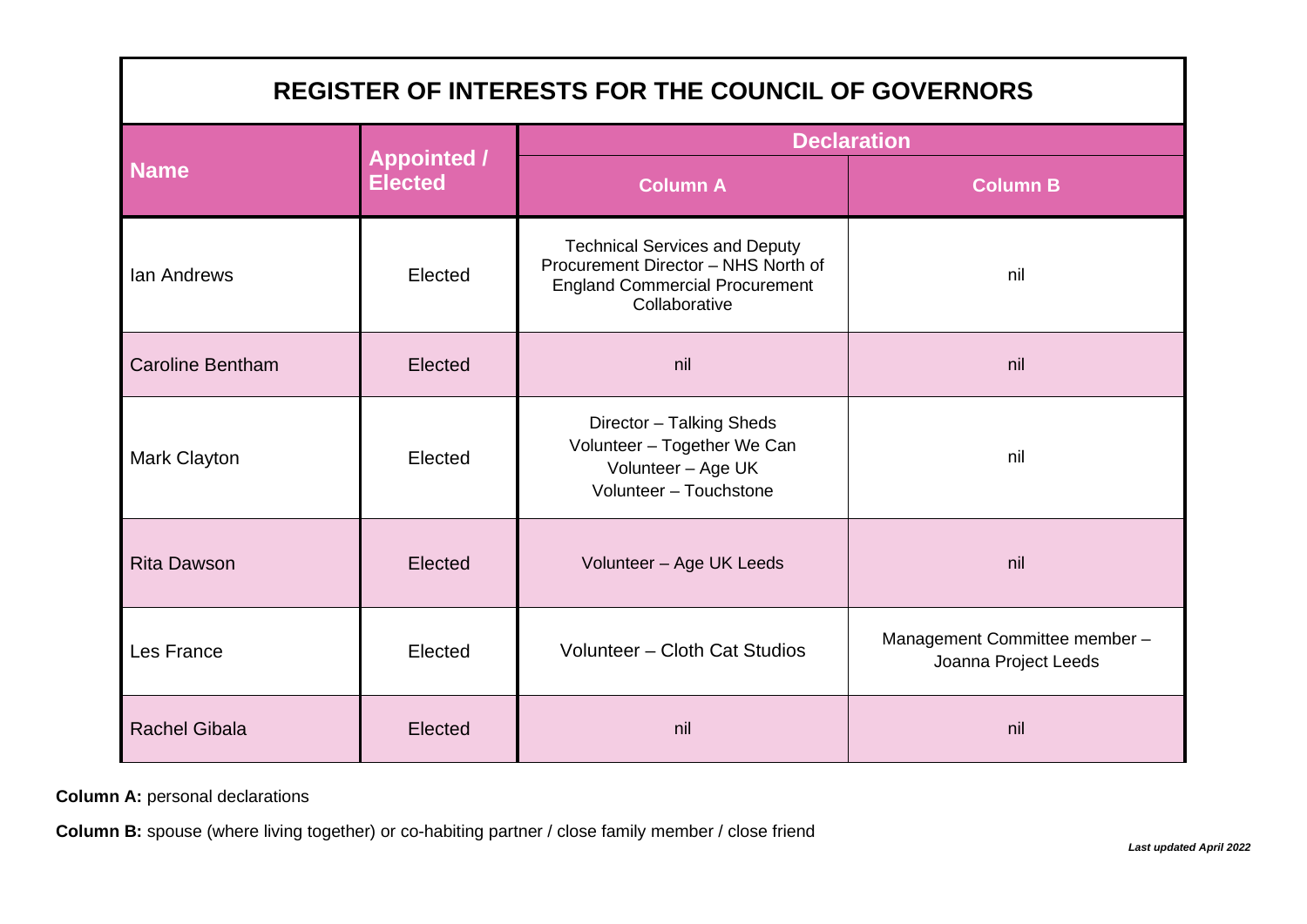| <b>Ruth Grant</b>      | Elected   | nil                                                                                                                                                                             | nil                                            |
|------------------------|-----------|---------------------------------------------------------------------------------------------------------------------------------------------------------------------------------|------------------------------------------------|
| <b>Hazel Griffiths</b> | Elected   | nil                                                                                                                                                                             | nil                                            |
| <b>Oliver Hanson</b>   | Elected   | nil                                                                                                                                                                             | nil                                            |
| <b>Gail Harrison</b>   | Elected   | nil                                                                                                                                                                             | Employee - Leeds Community Healthcare          |
| Peter Holmes           | Elected   | nil                                                                                                                                                                             | nil                                            |
| <b>Steve Howarth</b>   | Elected   | nil                                                                                                                                                                             | Memory Support Worker - Alzheimer's<br>Society |
| Andrew Johnson         | Elected   | nil                                                                                                                                                                             | nil                                            |
| Helen Kemp             | Appointed | Director - Mind Matters<br>Chief Executive Officer - Leeds Mind<br>Trustee - Volition<br>Trustee - Leeds Survivor Led Crisis<br>Service<br>Trustee - Phoenix Health & Wellbeing | <b>Trainee Accountant - KPMG</b>               |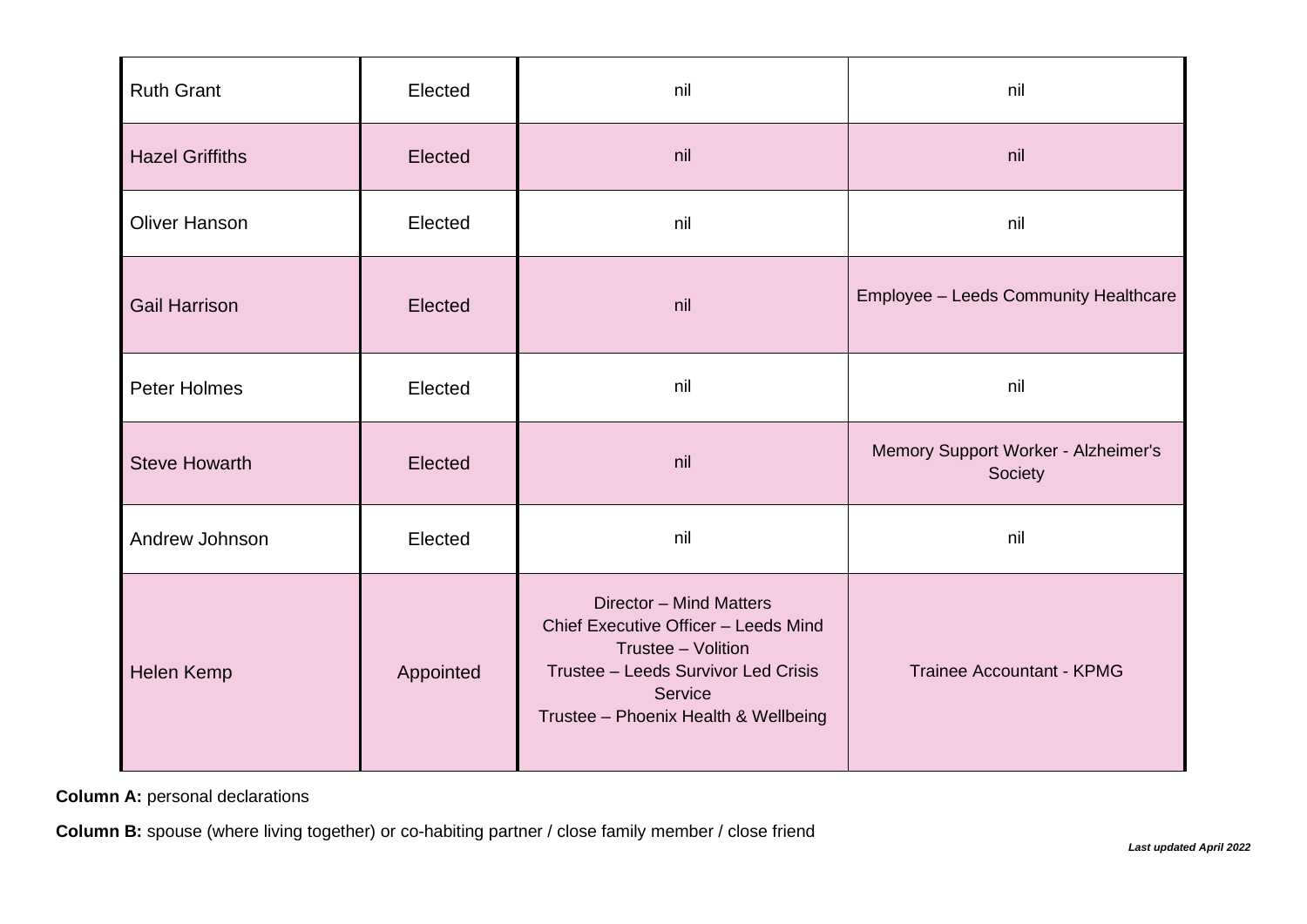| <b>Kirsty Lee</b>   | Elected   | Employee - Bradford District Care<br><b>Foundation Trust</b>                | nil                                                                                |
|---------------------|-----------|-----------------------------------------------------------------------------|------------------------------------------------------------------------------------|
| Ivan Nip            | Elected   | Trustee - Advonet                                                           | nil                                                                                |
| David O'Brien       | Elected   | Associate Director - Yorkshire<br><b>Ambulance Service NHS Trust</b>        | nil                                                                                |
| <b>Anna Perrett</b> | Appointed | Project Manager - Kyra Women's Project<br>Councillor - City of York Council | Councillor - City of York Council                                                  |
| Sally Rawcliffe-Foo | Elected   | nil                                                                         | nil                                                                                |
| Joseph Riach        | Elected   | Member - Labour Party                                                       | Health Support Worker - National<br>Inpatient Centre for Psychological<br>Medicine |
| <b>Brian Ronoh</b>  | Elected   | Director - African Diaspora Workers<br>Union UK                             | nil                                                                                |
| Niccola Swan        | Elected   | nil                                                                         | nil                                                                                |